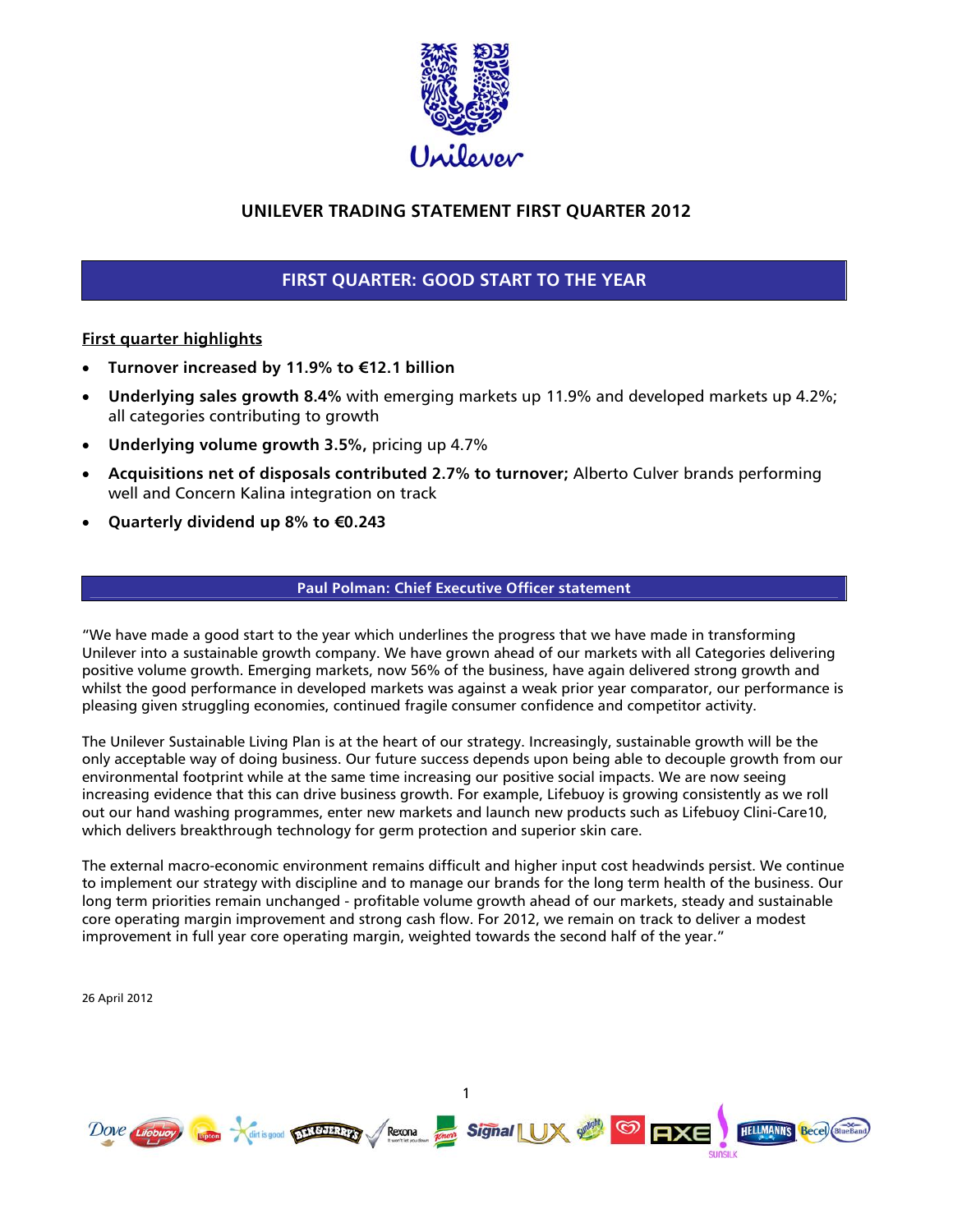| <b>OPERATIONAL REVIEW: CATEGORIES</b> |                                                    |      |      |     |  |
|---------------------------------------|----------------------------------------------------|------|------|-----|--|
|                                       | <b>First Quarter 2012</b>                          |      |      |     |  |
|                                       | <b>UVG</b><br><b>UPG</b><br><b>USG</b><br>Turnover |      |      |     |  |
| (unaudited)                           | €m                                                 | $\%$ | $\%$ | %   |  |
| Unilever Total                        | 12,144                                             | 8.4  | 3.5  | 4.7 |  |
| Personal Care                         | 4,260                                              | 10.4 | 6.1  | 4.0 |  |
| Foods                                 | 3,568                                              | 5.9  | 0.4  | 5.5 |  |
| Home Care                             | 2,198                                              | 10.0 | 4.7  | 5.1 |  |
| Refreshment                           | 2,118                                              | 7.4  | 2.9  | 4.3 |  |

The first quarter results reflect solid performance in challenging market conditions. Despite sluggish economies, weak consumer confidence in many markets and sustained levels of competitive intensity, all of our Categories grew strongly with a positive contribution from volume.

Growth in emerging markets was 11.9% whilst developed markets grew 4.2%. We had the benefit of the extra leap year day and an easy prior year comparator in Europe, in part due to Easter falling earlier than in 2011. Overall underlying sales growth across the first half of 2012 will give a better reflection of the underlying progress of the business than the first three months.

### **Personal Care**

In skin cleansing we grew ahead of our markets with Dove reflecting the continuing success of Dove Nutrium Moisture shower gels and the roll-out of Dove Men+Care. Lifebuoy also progressed strongly, helped by the '10 seconds germ-kill' campaign and the introduction of Lifebuoy Clini-Care10 in India. Radox performed well in the UK, helped by the success of the men's range. The launch of Simple in the US and a strong performance from Fair & Lovely helped drive growth in face care although Pond's had a slow start to the year as we transitioned to the new Age Miracle and Flawless White ranges. Vaseline performed well, continuing to benefit from the Essential Moisture hand & body range which is now in 14 markets.

Hair benefited from the rollout of our brands into new markets and strong innovation performance. Tresemmé growth is being driven by the success of the launch in Brazil and the new split ends range. Dove Damage Therapy continues to perform well and the premium Style and Care styling range has just been introduced in the United States. Clear is growing rapidly across Asia and Latin America, driven by the success of the 2011 re-launch. Axe hair is now being rolled out across Europe with good initial acceptance.

Deodorants performed well, driven by our market development activities in emerging markets, with Dove growing double digit reflecting success in both the male and female markets. Rexona Maximum Protection is being rolled out to new markets and Axe Anarchy is performing strongly. Oral growth was driven by market development activities and trading up through premium innovations, such as the recent introduction of Signal Sensitive Expert in France. The recent oral launches into new markets including Pakistan, Sri Lanka and Thailand, are progressing well.

### **Foods**

Growth in the savoury category reflected the continued success of the Knorr baking bags and the extension of the jelly bouillon technology into gravy. Our Knorr 'Side-Kicks' range is performing well in the United States and we have launched Knorr Rice-Mate in the Philippines.

Spreads and dressings both grew strongly, driven by price and helped by the earlier Easter. The new Flora margarine made with cool-blend technology is now being rolled out across Europe. Liquid margarine ranges are doing well, driven by advertising which demonstrates new uses and the extension into variants designed for use in baking. The growth of the Hellmann's brand continues to be driven by the campaign to encourage new uses of mayonnaise.

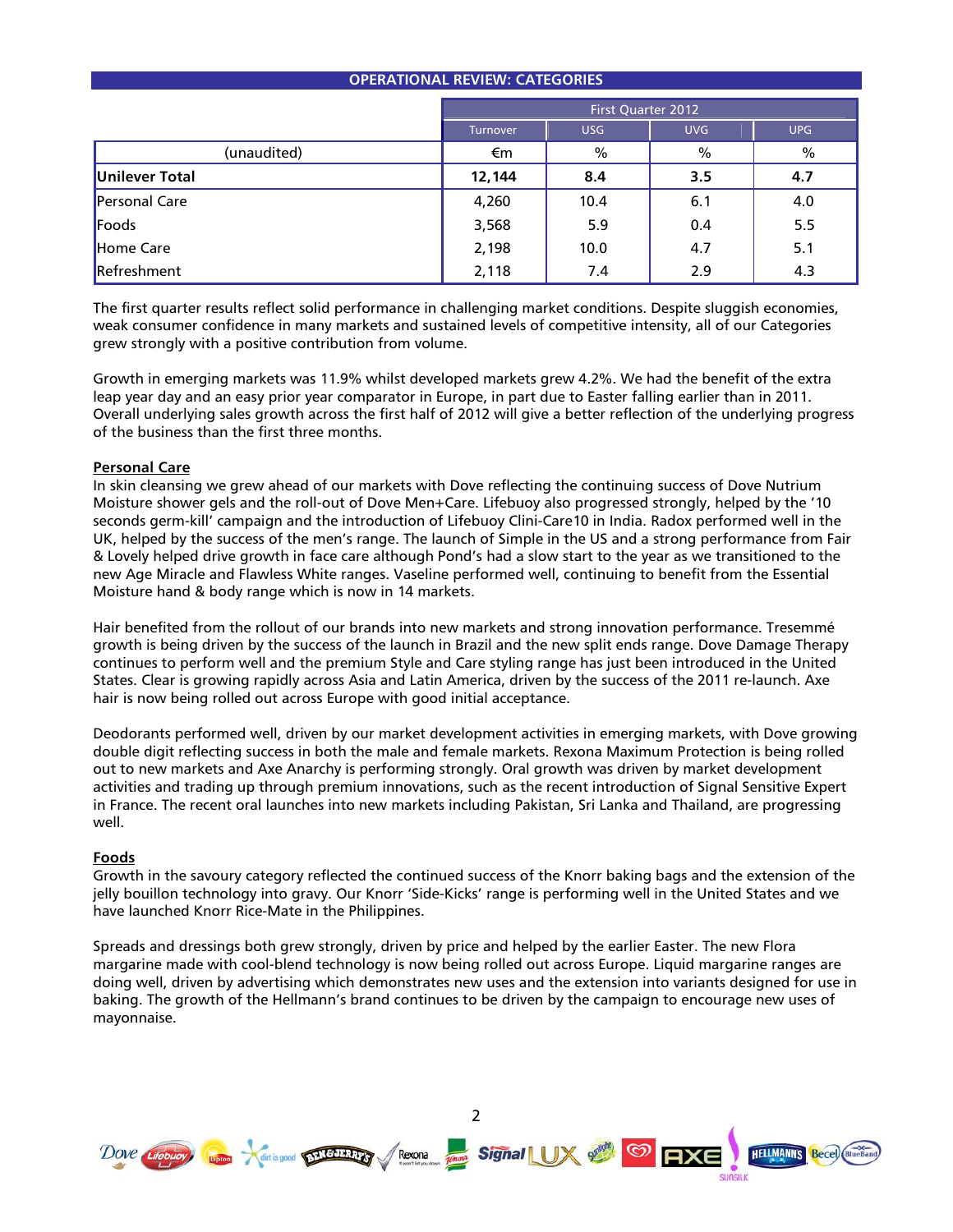# **Home Care**

Robust laundry growth reflects the ongoing focus on improving the quality of our products, impactful advertising and sustained delivery from our key innovations, such as Omo with built-in pre-treaters. White space launches also contributed with successful launches of Comfort fabric conditioners in Australia, New Zealand, South Africa and the Philippines.

Household cleaners benefited from the rapid growth of Sunlight hand dishwash products in South Asia and South East Asia, the success of the Domestos Toilet System range and the introductions of Domestos in Argentina, Pakistan and Sri Lanka and of Cif in China.

# **Refreshment**

Ice cream growth was helped by the successful launches of Magnum in North America, Malaysia and the Philippines and the introduction of the Magnum Infinity range in Europe. The earlier seasonal pipeline fill in Europe accompanied a good sell-in for Cornetto Devils & Angels and Cornetto Enigma Cookie.

Beverages growth was slower. In Brazil we saw weak volumes in soy beverages following recent significant price increases. However, the recently re-launched Lipton brand is performing well in Russia and we have just started shipments of Lipton Tea & Honey in the United States.

| <b>OPERATIONAL REVIEW: GEOGRAPHIES</b> |                                                    |      |      |      |  |
|----------------------------------------|----------------------------------------------------|------|------|------|--|
|                                        | <b>First Quarter 2012</b>                          |      |      |      |  |
|                                        | <b>UVG</b><br><b>UPG</b><br>USG<br><b>Turnover</b> |      |      |      |  |
| (unaudited)                            | €m                                                 | %    | $\%$ | $\%$ |  |
| <b>Unilever Total</b>                  | 12,144                                             | 8.4  | 3.5  | 4.7  |  |
| Asia/AMET/RUB                          | 4,823                                              | 11.2 | 5.0  | 5.9  |  |
| The Americas                           | 4,091                                              | 7.9  | 1.3  | 6.5  |  |
| Europe                                 | 3,230                                              | 5.1  | 4.0  | 1.0  |  |

# **Asia/AMET/RUB**

Strong growth, ahead of our markets, was driven by good performances in Indonesia, India, Vietnam, Saudi Arabia and Turkey. While Thailand recovered after the floods late in 2011, Japan remained sluggish. Growth rates in Russia improved and the integration of the Concern Kalina acquisition is progressing well. The rollout of the regional SAP platform continues with countries in Central Africa successfully going live at the end of the first quarter.

# **The Americas**

North America grew by 5.0%. Volume growth was negative, but less so than our markets. Spreads and dressings grew volumes and whilst ice cream benefited from the Magnum launch, we also saw intense competition in the take-home segment. Personal Care market volumes were flat, however we continued to gain share on the back of our strong marketing programme, such as the launch of Simple.

Latin America grew by 10.9%, ahead of our markets, with particularly strong performances from Brazil and Argentina. In Colombia, the integration of the acquired laundry business is progressing well and the launch of Tresemmé in Brazil has made an excellent start.

### **Europe**

The strong performance in the quarter reflected broad-based growth with good performances from all the major markets but against a very weak prior year comparator. European markets remain very challenging with low consumer confidence and intense competition.

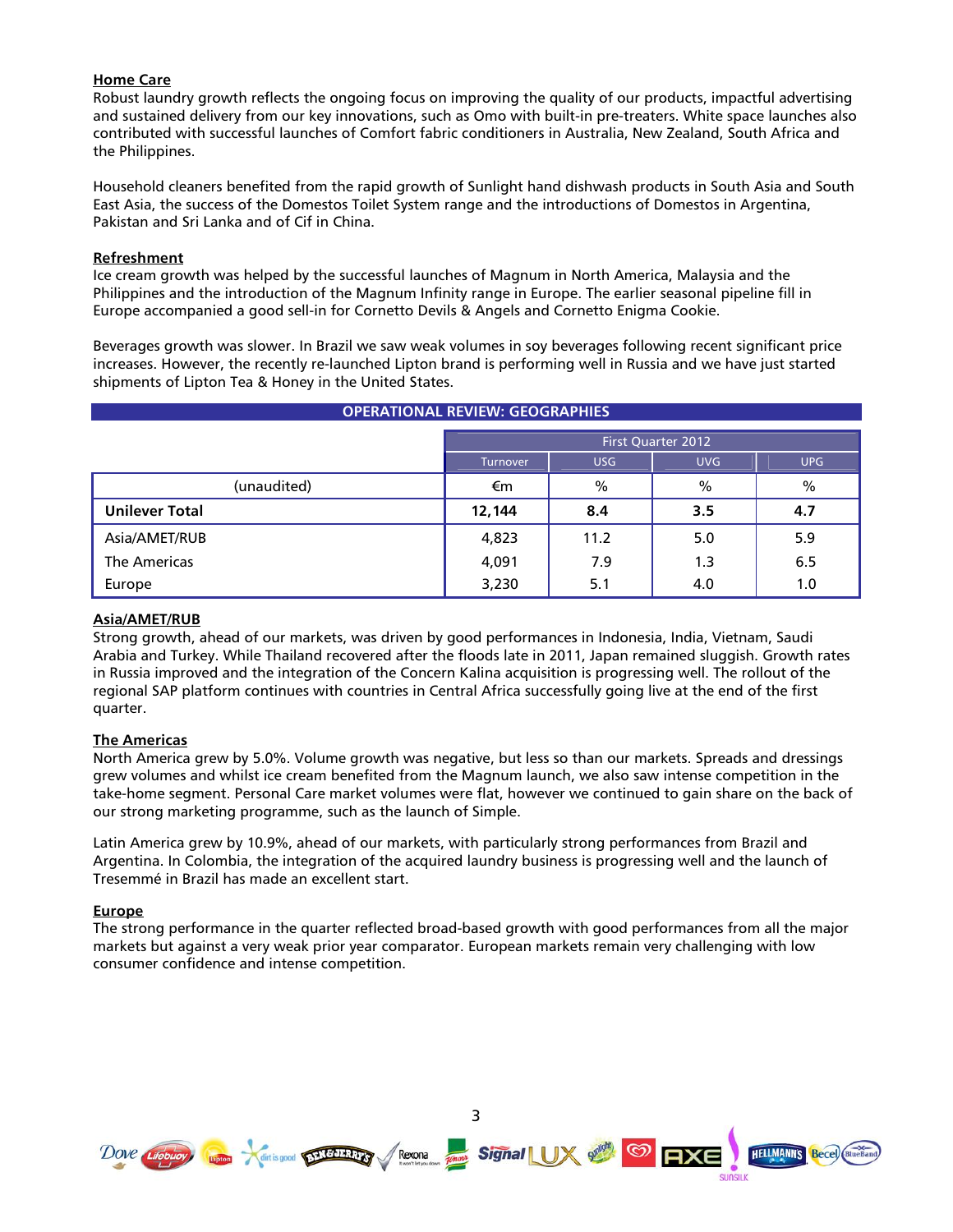### **FINANCIAL POSITION**

There has been no material change to Unilever's financial position since the published 2011 Group financial statements.

#### **DIVIDENDS**

The Boards have declared a quarterly interim dividend for Q1 2012 at the following rates which are equivalent in value at the rate of exchange applied under the terms of the Equalisation Agreement between the two companies:

| Per Unilever N.V. ordinary share:             | € 0.2430    |
|-----------------------------------------------|-------------|
| Per Unilever PLC ordinary share:              | £0.1981     |
| Per Unilever N.V. New York share:             | US\$ 0.3198 |
| Per Unilever PLC American Depositary Receipt: | US\$ 0.3198 |

The quarterly interim dividends have been determined in euros and converted into equivalent sterling and US dollar amounts using exchange rates issued by the European Central Bank on 24 April 2012.

The quarterly interim dividends will be payable as from 13 June 2012, to shareholders registered at close of business on 11 May 2012. The shares will go ex-dividend on 9 May 2012.

US dollar checks for the quarterly interim dividend will be mailed on 12 June 2012 to holders of record at the close of business on 11 May 2012. In the case of the NV New York shares, Netherlands withholding tax will be deducted.

The quarterly dividend calendar for the remainder of 2012 will be as follows:

|                                  | Announcement<br>Date | <b>Ex-Dividend Date</b> | <b>Record Date</b> | <b>Payment Date</b> |
|----------------------------------|----------------------|-------------------------|--------------------|---------------------|
| Quarterly dividend – for Q1 2012 | 26 April 2012        | 9 May 2012              | 11 May 2012        | 13 June 2012        |
| Quarterly dividend – for Q2 2012 | 26 July 2012         | 8 August 2012           | 10 August 2012     | 12 September 2012   |
| Quarterly dividend – for Q3 2012 | 25 October 2012      | 7 November 2012         | 9 November 2012    | 12 December 2012    |

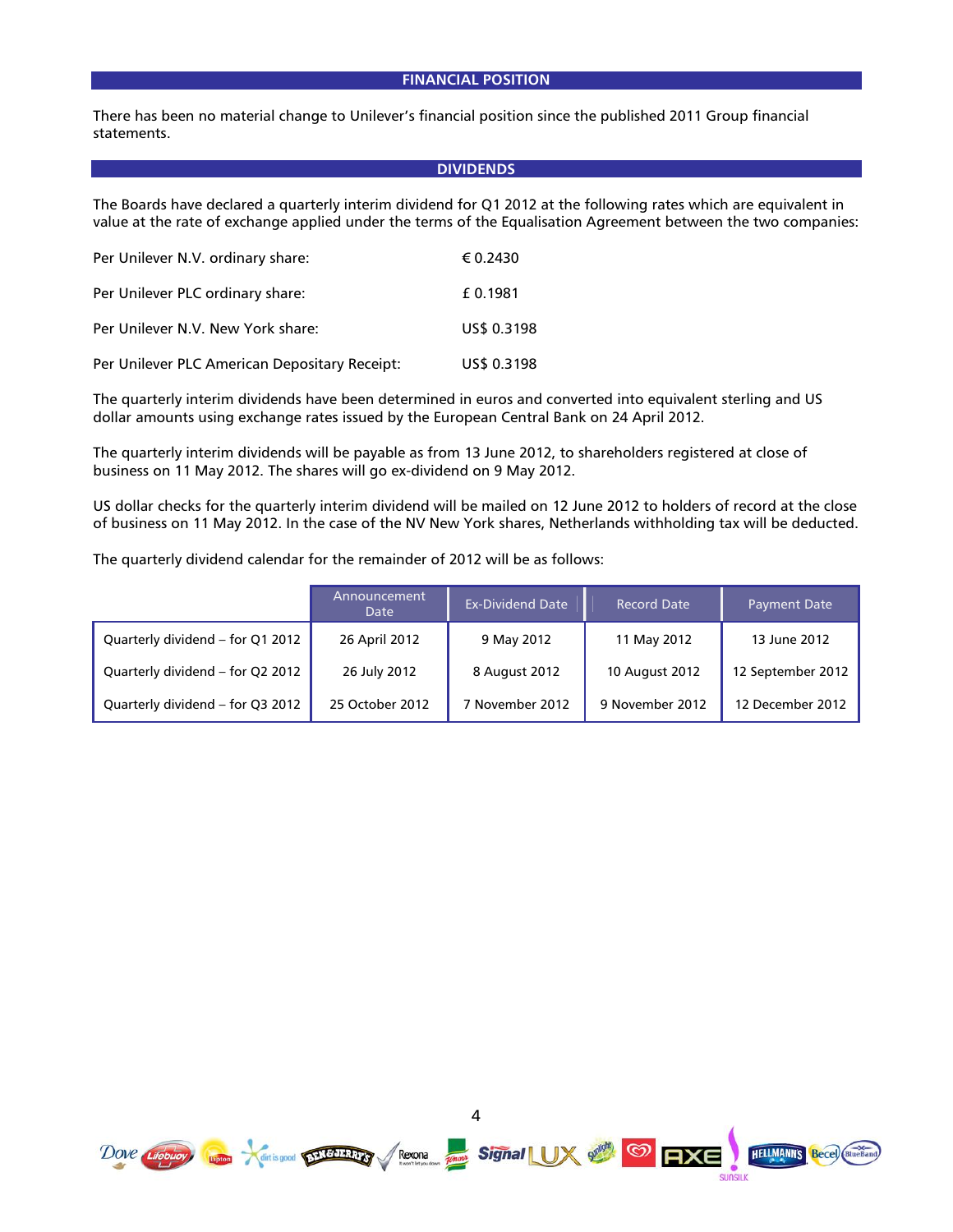#### **CAUTIONARY STATEMENT**

This announcement may contain forward-looking statements, including 'forward-looking statements' within the meaning of the United States Private Securities Litigation Reform Act of 1995. Words such as 'will', 'aim', 'expects', 'anticipates', 'intends', 'believes', 'vision', or the negative of these terms and other similar expressions of future performance or results, and their negatives, are intended to identify such forward-looking statements. These forward-looking statements are based upon current expectations and assumptions regarding anticipated developments and other factors affecting the Group. They are not historical facts, nor are they guarantees of future performance.

Because these forward-looking statements involve risks and uncertainties, there are important factors that could cause actual results to differ materially from those expressed or implied by these forward-looking statements. Among other risks and uncertainties, the material or principal factors which could cause actual results to differ materially are; Unilever's global brands not meeting consumer preferences; increasing competitive pressures; Unilever's investment choices in its portfolio management; finding sustainable solutions to support long-term growth; customer relationships; the recruitment and retention of talented employees; disruptions in our supply chain; the cost of raw materials and commodities; secure and reliable IT infrastructure; successful execution of acquisitions, divestitures and business transformation projects; economic and political risks and national disasters; the sovereign debt crisis in Europe; financial risks; and failure to meet high product safety and ethical standards; managing regulatory, tax and legal matters. Further details of potential risks and uncertainties affecting the Group are described in the Group's filings with the London Stock Exchange, Euronext Amsterdam and the US Securities and Exchange Commission, including the Group's Annual Report on Form 20-F for the year ended 31 December 2011 and the Annual Report and Accounts 2011. These forward-looking statements speak only as of the date of this announcement. Except as required by any applicable law or regulation, the Group expressly disclaims any obligation or undertaking to release publicly any updates or revisions to any forward-looking statements contained herein to reflect any change in the Group's expectations with regard thereto or any change in events, conditions or circumstances on which any such statement is based.

## **ENQUIRIES**

#### **Media:** Media Relations Team

| UK +44 20 7822 6010 | trevor.gorin@unilever.com    |
|---------------------|------------------------------|
| Or +44 20 7822 5354 | lucila.zambrano@unilever.com |
| Or +44 20 7822 6605 | paul.matthews@unilever.com   |
| Or +44 20 7822 6597 | sandra.fontano@unilever.com  |
| NL +31 10 217 4844  | flip.dotsch@unilever.com     |

**Investors:** Investor Relations Team +44 20 7822 6830 investor.relations@unilever.com

There will be a web cast of the results presentation available at: www.unilever.com/ourcompany/investorcentre/results/quarterlyresults/default.asp



5